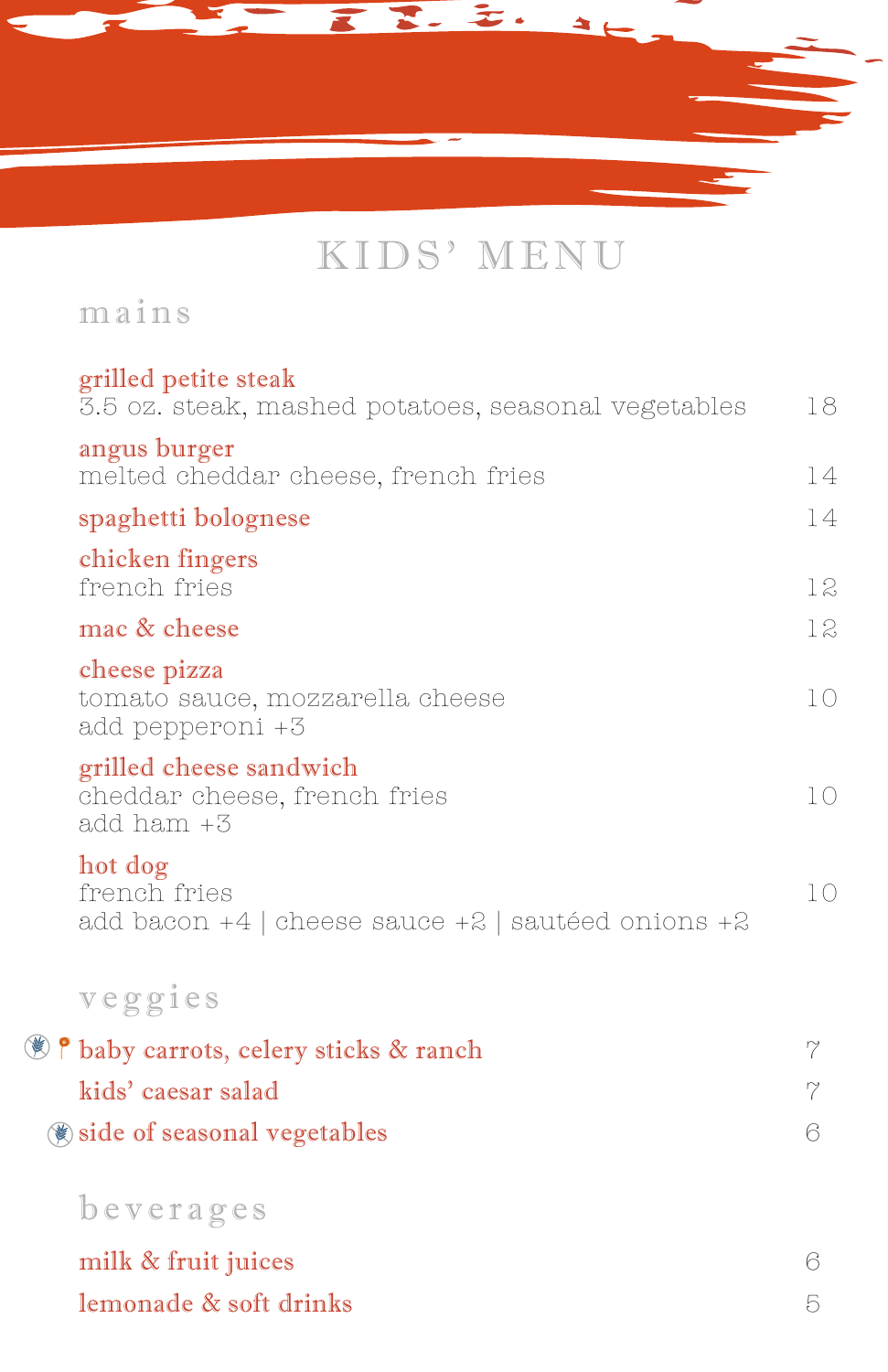

# LIBATIONS

## seasonal, stirred & shaken

| summer sangria<br>white wine, calvados, peaches & berries, prosecco             | 10  |
|---------------------------------------------------------------------------------|-----|
| cucumber gimlet<br>vodka, cucumber, fresh lime juice                            | 10  |
| sebastian splash<br>rum, blue curacao, cream de coconut, pineapple juice        | - 9 |
| blackberry & mint sweet tea<br>sweet tea vodka, blackberries, lemon juice, mint | Χ   |
|                                                                                 |     |

wines

#### bubbles

| veuve clicquot yellow label<br>juve y camps brut reserva cava<br>la marca prosecco                                                                                            | 25<br>12<br>9                    |
|-------------------------------------------------------------------------------------------------------------------------------------------------------------------------------|----------------------------------|
| white<br>miner chardonnay<br>cloudy bay sauvignon blanc<br>smokescreen chardonnay<br>kim crawford sauvignon blanc<br>martin codax albarino<br>ruffino lumina pinot grigio     | 16<br>15<br>12<br>11<br>10<br>9  |
| red<br>charles krug cabernet sauvignon<br>sineann pisa terrace pinot noir<br>izadi reserva<br>terrazas malbec<br>joel gott merlot<br>owne roe sharecropper cabernet sauvignon | 18<br>15<br>14<br>13<br>12<br>12 |
| rosé<br>muga                                                                                                                                                                  | 12                               |